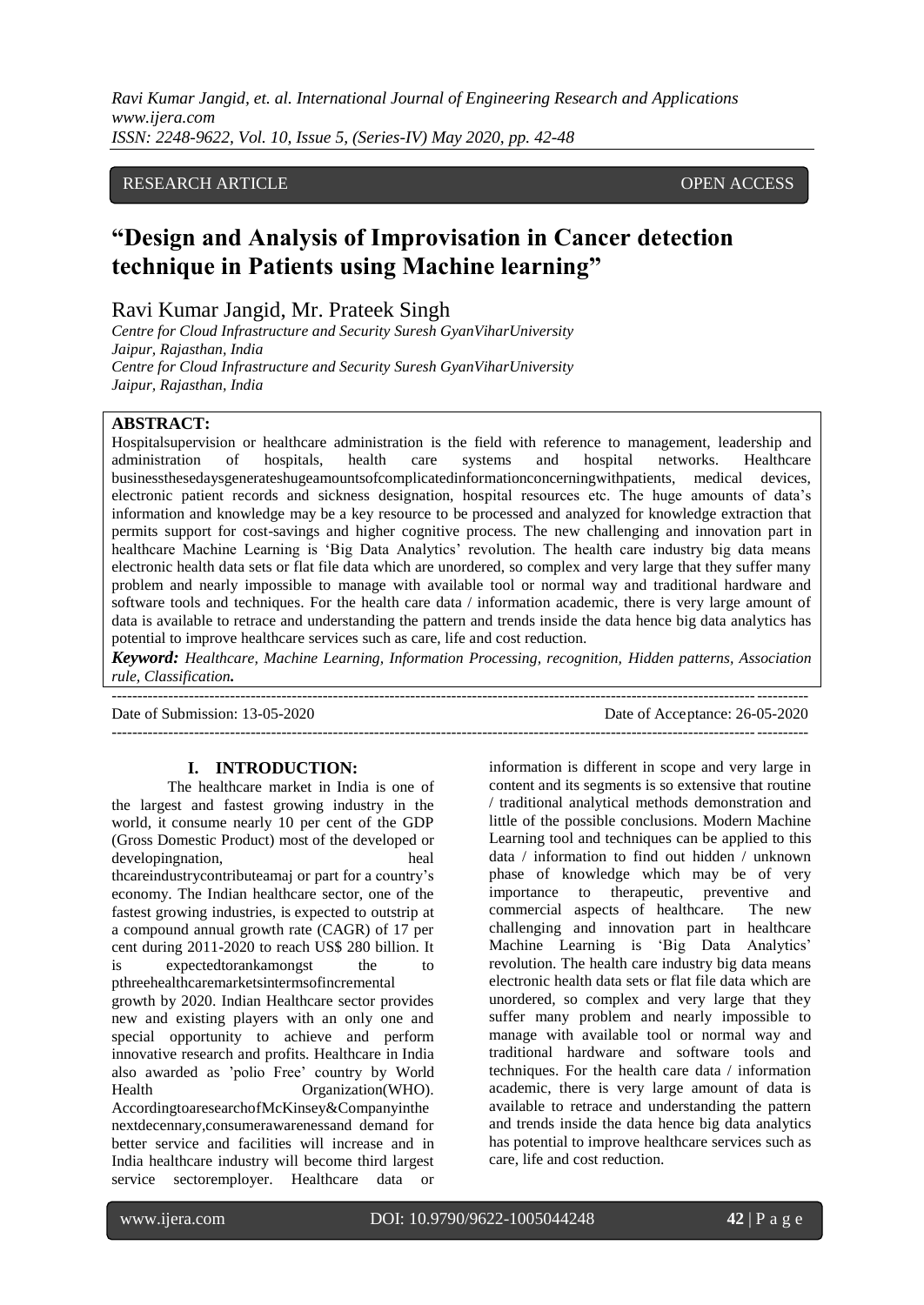## **1.1 Some Machine Learning Techniques 1.1.1 Logistic regression**

Logistic regression is a special type of regression that is used to explain and predict a binary categorical variable, based on several independent variables that in turn it can be quantitative or qualitative. Due to their characteristics, logistic regression models allow two purposes: to. Quantify the importance of the relationship between each of the covariates or independent variables and the dependent variable, which also implies clarify the existence of interaction and confusion between covariates regarding the dependent variable (that is, knowing the "odds ratio" for each covariate). Classify individuals within the categories (present / absent) of the variable dependent, depending on the probability of belonging to one of them given the presence of certain covariates. There is no doubt that logistic regression is one of the statistical tools with the best ability to analyze data in clinical research and epidemiology, hence its Wide use. The primary objective that this technique solves is to model how it influences the probability of occurrence of an event, usually dichotomous, the presence or not of various factors and their value or level. It can also be used to estimate the probability of occurrence of each of the possibilities of an event with more than two categories.

# **1.1.2 Decision Trees**

A decision tree is a structure in which each internal node denotes a test on one or more attributes, each branch represents an exit of the test and the Leaf nodes represent classes. The main feature of decision trees which are white box models in which you can directly see the frequency of appearance of each attribute. In addition, it allows the expert to know the attribute with greater classification power, that is, the one located in the root node (Mazo, Bedoya, 2010).

# **1.1.3 Vector Support Machines**

The Vector Support Machines (of English Support Vector Machine) were developed in 1995 by Vladimir when he proposes a mathematical model for the resolution of classification and regression problems which they called MSV Model. They are based on the theory of statistical learning that allow solving problems of classification and regression efficiently (Cuba, 2010), (Dexheimera et al. (2007), (Rengifo, Juménez, 2010) The success of vector support machines lies in three key advantages: They have a solid mathematical foundation.

a) They are based on the concept of minimizing structural risk that is, minimizing the

probability of a misclassification on new examples, particularly important when you have little training data.

b) Powerful tools and algorithms are available to find the solution so Fast and efficient Vector support machines, unlike neural networks, abstract the problem from an attribute space to a characteristic pattern space with larger dimension, so that they can be separated by a hyper plane.

Thus, through an appropriate nonlinear mapping function, which increases the dimension appropriately, is possible to separate samples that belong to two different categories by hyperplane (Maldonado, Weber, 2012)

## **1.1.4 Linearly Separable Classification:**

Within the data sets that we cover with vector support machines, we find those that are linearly separable, and in them, minimize the function of Costs is very simple. The starting hypothesis is that the classes are linearly separable and therefore there are infinite hyper planes that separate the samples of a class, of the other. The points of space that fall within each of these hyper planes are those that satisfy the following expression (Reginfo, 2010).

Where w Y  $x \in R$ , being the dimension of the entrance space.

The resolution for this case would be to assume that there is a set of n separable data linearly  $(1, 1)$ ,  $(2, 2)$ ,  $(3)$ , where  $1 \in e$  1  $e^{\Lambda}$  {-1,1}. It will happen, according to the side in which they are with respect to the hyper plane the following:

There are cases of linearly separable data in which noise may exist due to errors in the measure of the data or by the presence of some atypical or extreme data. In sayings cases it is not convenient for the vector support machine to fully conform to the data. This point should not be considered to find the decision boundary since it could alter the desired results would lead us to incorrect classifications.

# **1.1.5 Linear Classification Not Separable**

When the data is not linearly separable, there is the possibility of transforming the data to a larger space using a function, where you will find a hyper plane that can separate them. The decision frontier resulting in the input space will no longer be linear and will be given by another type of function that can be polynomial of degree superior to 1, Gaussian, sigmoid, among others, these functions are known as core or "kernel" functions. Samples once projected, can be used as a new training set, so it will look for a linear border in space, said border another in the starting space whose form will depend on the projection function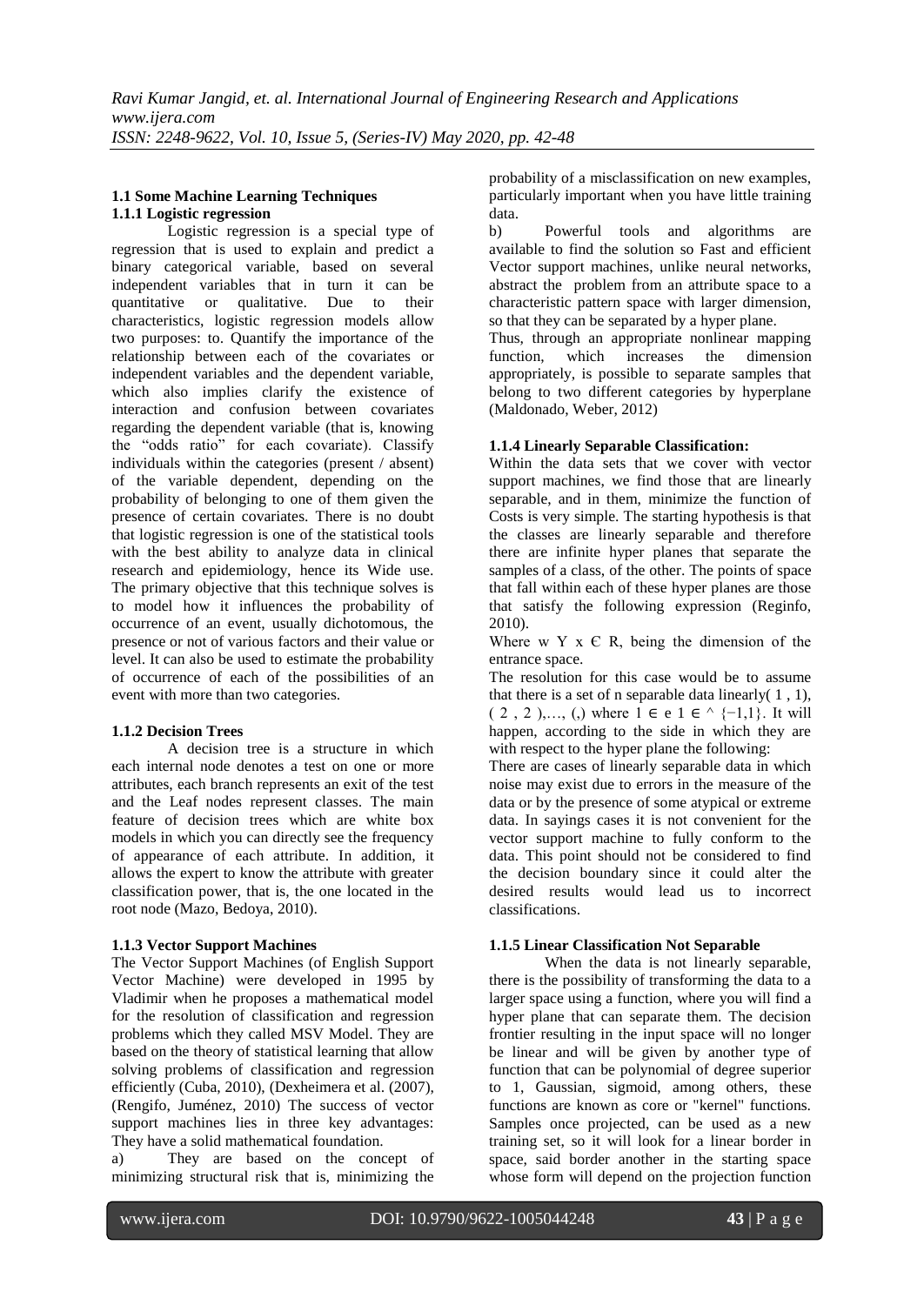used and the samples of the training set As you can see the data in the formulation of the machine Vector support only appear as product between samples , In this case, only the Kernel function is needed, such that Having this function you can apply the training algorithm of the Machine vector support without explicitly knowing what the transformation is or even the space The only necessary condition is that the kernel used is correctly definite.

## 1.2 **Machine Learning In Field Of HealthCare:**

Machine Learning: Machine Learning explores the hidden patterns or information from data warehouse. This knowledge 4i.e. information extracted from huge dataset is present in human understandable form. Therefore Machine Learning is also Known as KDD (Knowledge Discovery).Machine Learning tools and techniques helps to predict future trends and behavior of a business which helps in making proactive and knowledge driven decisions. Machine Learning techniques and tools can answer the complex business questions which were difficult and time consuming to resolve.The foundation of Machine Learning techniques are the result of a long process of analytical research and come up with a product development.

# **II. REVIEW OF LITERATURE**

In 2012 ShwetaKharya [1] discussed on various Machine Learning approaches that are used for breast cancer diagnosis. This paper summarizes the various technical articles on breast cancer diagnosis which is one of the leading cancers for women in India. It is the third most cause of cancer death in women

In 2012 [Patil, D.D.\[](http://ieeexplore.ieee.org/search/searchresult.jsp?searchWithin=p_Authors%3A.QT.Patil%2C%20D.D..QT.&searchWithin=p_Author_Ids%3A38520723100&newsearch=true)2] presents an innovative wireless sensor network which helps to provide

onlinehealthpredictionbymonitoringrealtimevitalbo dysignals.Forimplementationandresult they applied clustering algorithm (Graph theoretic, K-means) on patient historical data. They use the comparative analysis on vital signals originate by the clustering algorithms which adds extra dimension to risk alert which helps doctor to diagnose moreaccurately

In 2012 Carel,Rafael and et.al [3] construct a predictive model for asthma drug utilization by

applyingmethodsofKDDintimeseriesdatabasesto historicalasthmadrugdataset.Theyapplied

clusteringanddecisiontreealgorithmonregionalpatie nts'database.Theresultsshows274asthma patients receives 9,319 prescriptions and classification shows that the corticosteroids medications is the main predictive factoring themodel.

In2012Reyes,A.J.Oandet.al[4]aimstodevel opanintegralsystemforanalysisofprimaryhealth care by using clustering technique(partitioned algorithms).The results provide complete analysis of clinical information of the patients. They develop the solution by using java 1.6 as language Eclipse 3.4 as Integrated and JBoss 4.2 asserver.

In 2011 Tan Zhongbing proposed a new clustering method based on gradient descent and genetic algorithm. And he concludes that gradient descent method can be used at the end of the genetic algorithm which is based on the clustering methods to get global optimal values and these values are better than K-means clustering methods.

In199[9Goil,S.a](http://ieeexplore.ieee.org/search/searchresult.jsp?searchWithin=p_Authors%3A.QT.Goil%2C%20S..QT.&searchWithin=p_Author_Ids%3A37350490200&newsearch=true)ndet.al[5]addressthescalabil ityanalysisofmultidimensionalsystemforOLAP, it also describe the integration of Machine Learningwith OLAP framework. It results with high dimensional data set on a distributed memory parallelmachine

In 2013 [Balasubramanian, T.\[](http://ieeexplore.ieee.org/search/searchresult.jsp?searchWithin=p_Authors%3A.QT.Balasubramanian%2C%20T..QT.&searchWithin=p_Author_Ids%3A38244184300&newsearch=true)6] explores Machine Learning techniques in health care, he discussed the risk factors associated with the high level of fluoride contains in water by using clustering algorithm and discover meaningful hidden patterns out of it which is helpful in decision making for socio-economic real world health hazard

In2013AdaandRajneetKaur[7]usedessentia ltechniquetoperformmedicalimagemining,data processing, feature extraction, lung field segmentation, classification by using neural network techniques. They divide the digital X-ray chest films into two categories: normal and abnormal.

TheymainlyfocusedonfeatureselectionandSVMswhi chweretrainedwithdifferentparameters. They perform comparativeresult.

In2013KawsarAhmedandet.al[9]theycolle cted400cancerand non-cancerpatients"datafrom differentdiagnosticcentersandtheyappliedkmeansclusteringalgorithmtoidentifyrelevantand non-

relevantdata,thentheyapplieddecisiontreeandanApri oriTidalgorithmtodiscoverfrequent

patterns.Andfinallytheydeveloplungcancerpredictio nsystemwhichisveryhelpfulindetection of a person"s predisposition for lungcancer

In 2013 V.Krishnaiah and et.al [10] they examine the use of classification based Machine Learning techniques such as Artificial Neural Network Rule based, Naïve Bayes and Decision tree on healthcare data. They work on generic lung cancer symptoms such as Wheezing, age, Pain in shoulder, arm, sex, Shortness of breath ,chest, it can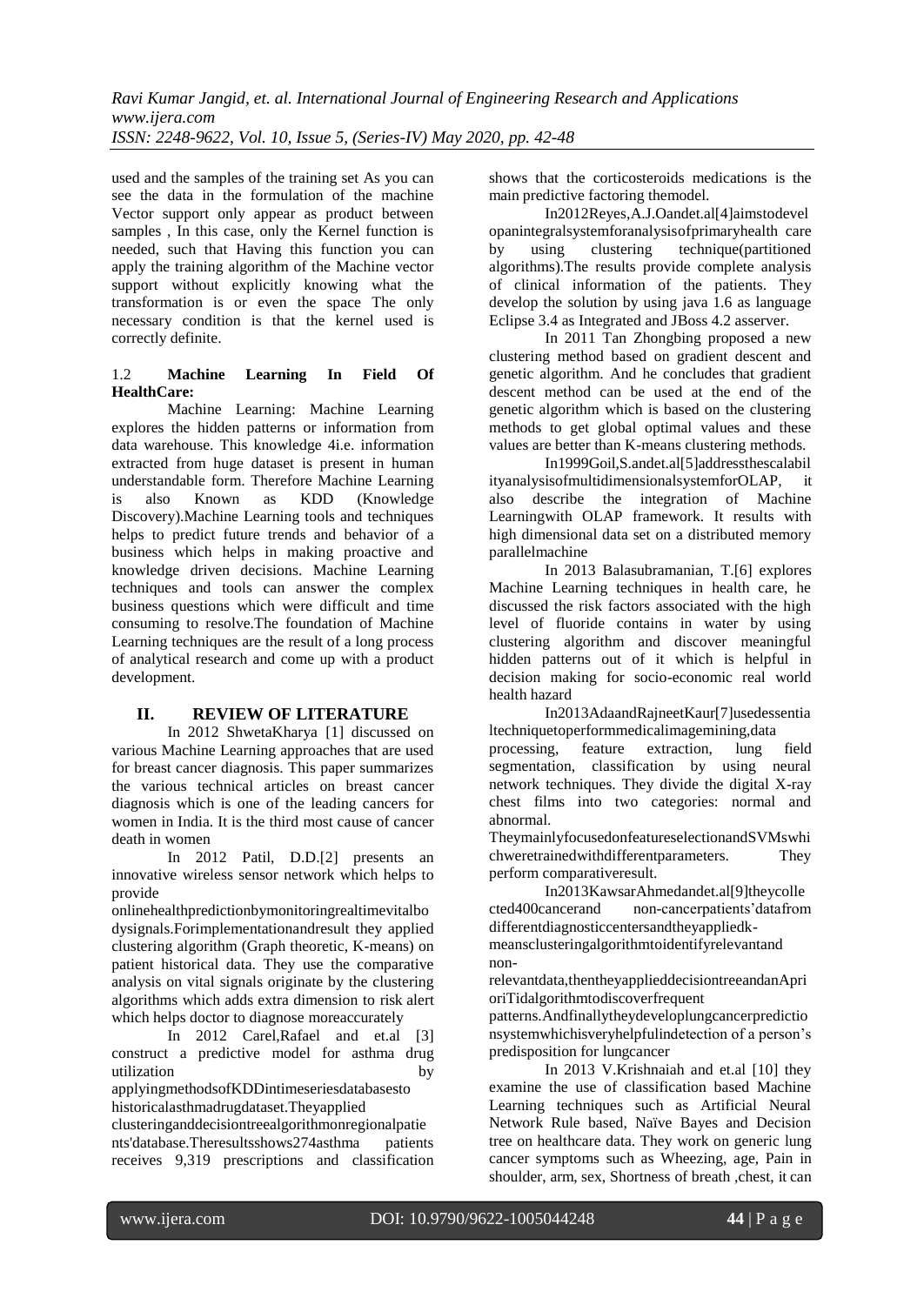*Ravi Kumar Jangid, et. al. International Journal of Engineering Research and Applications www.ijera.com ISSN: 2248-9622, Vol. 10, Issue 5, (Series-IV) May 2020, pp. 42-48*

predict the likelihood of patients getting a lungcancerdisease. Theyproposedamodelforearly detection and diagnosis of the disease which will help experts in saving the life ofpatients.In2008AbdelghaniB.andet.al[8]presentan analysis surveyofthepredictionofsurvivalrate of breast cancer patient using Machine Learning algorithm, they use the



*Fig 1: Basic concept of Machine Learning* 'SEER Public-Use Data'. They mainly focused on the Naïve Bayes, the back-propagated neural network and the C4.5 decision tree algorithms. And they conclude that C4.5 algorithm has bunch better performance as compare to Naïve Bayes and backpropagated neuralnetwork.

#### **III. PROPOSED WORK**

#### **3.1 Steps involved in designing the research work**

Initially Data is extracted, transform and load from the transaction database into Data-Warehouse as shown in fig2. After extracting data into electronic machine following tasks will be performed.



Fig 2: Proposed Algorithm

#### **Health-Care Business Understanding:**

Health-Care Business Understanding provide by study various type of research paper related to health care and by understanding health-care data. **Medical-Data Understanding**:

This phase starts with collection of health care data from Laboratories, Operation Theater, Blood Bank, drug store, Therapy Modules etc., and also focuses on understanding of patient"s data to discover knowledge out of it to generate HMIS repots.

#### **Medical-Data Preparation:**

This phase constructs final data set to feed into modeling tools and it is iterative process. Here various database artifacts such as attribute, table, records are selected as well as transformed and cleaned for modeling tools.

## **Modeling:**

This phase apply various modeling techniques such as Naive Bays, Artificial neural network, decision tree, time series algorithm, clustering algorithm, sequence clustering algorithm etc. to generate optimal values.

#### **Evaluation:**

In this stage thorough evaluation and reviewing the model to check whether applied algorithms discovers proper hidden pattern. And this stage also checks for fast accessing on mined data.

#### **Deployment:**

In this phase most of the time customer carry out the deployment wizard with the help of analyst to generate HMIS reports. For generating useful knowledge out of data i.e. reports we can repeat Machine Learning process.

#### **3.1 Details of experiment Carriedout:**

The experiments carried out to achieve the above mentioned objectives are described in various stages. From data analysis to integration to reporting, following experiments are performed.

## **Stage1. Environmental setup:**

The above mentioned hardware and software requirements are fulfilled and all the software"s are downloaded. To establish the environment for experiment, below mentioned steps are followed. Windows 7 OS is installed on the system.

Visual studio is installed on the machine. Installation of sql server 2008 r2:We have installed sql server 2008 r2 which include integration, analytical and reporting services,

## **Stage 2.Create OLAP cubes:**

The data present in OLAP system is present in a multidimensional structure and it is created with the help of facts and dimension. Dimension have granularity of viewing data. Therefore, day

 $\Box$  monthyear is a TIME dimension hierarchy which specify various aggregation level. Other dimension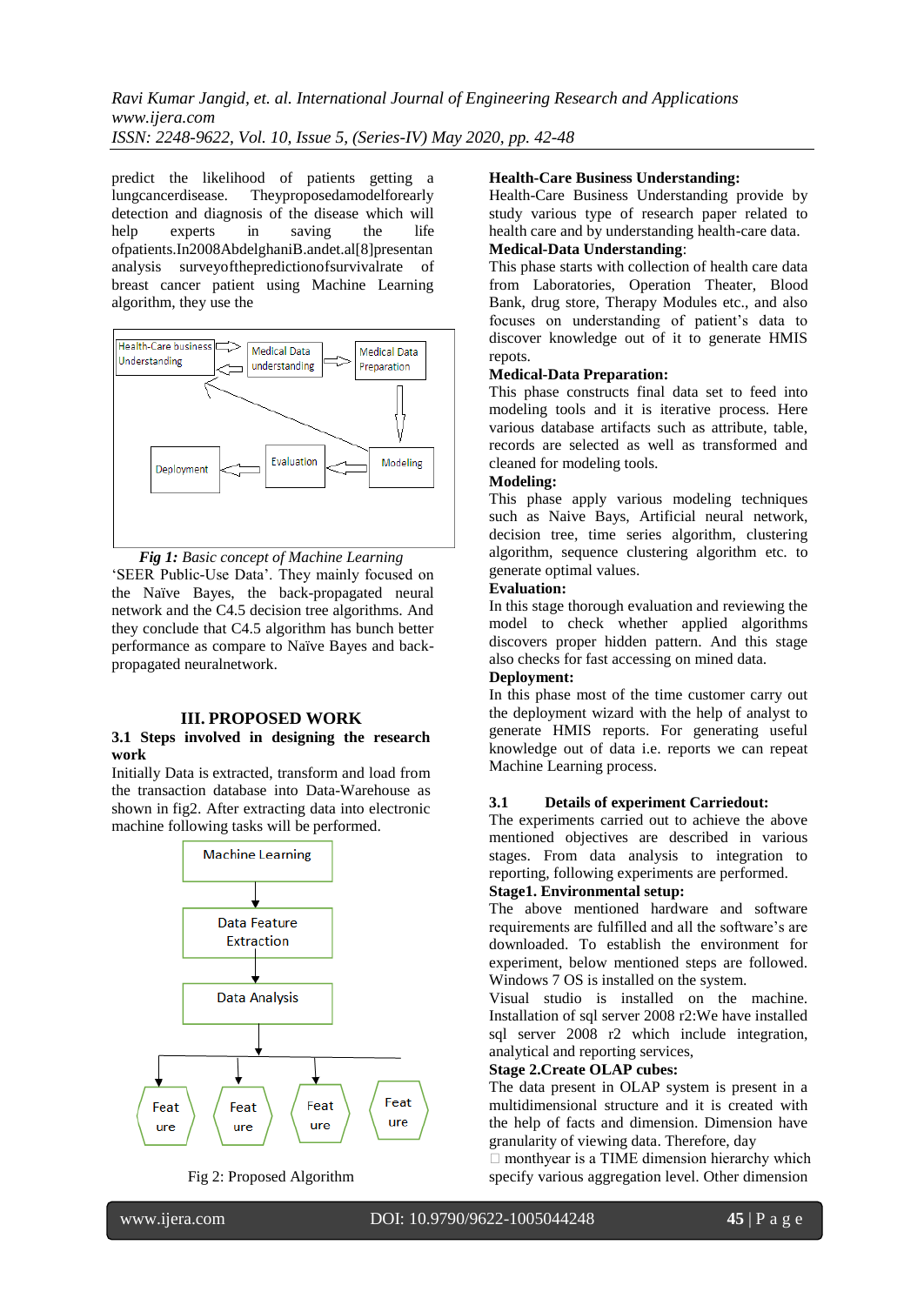which we use is in/out patient data: Patient age, cancer diseases group, sex, diagnosis.

| Dimension                       |  |                             |  | Herarchy             |                  |       | Operator         | Filter Expression |
|---------------------------------|--|-----------------------------|--|----------------------|------------------|-------|------------------|-------------------|
| Patient Into                    |  |                             |  | <b>A</b> Patient Age |                  | Equal |                  | $(25-40)$         |
| <select dimension=""></select>  |  |                             |  |                      |                  |       |                  |                   |
|                                 |  |                             |  |                      |                  |       |                  |                   |
| Drop Filter Fields Here         |  | Year +                      |  |                      |                  |       |                  |                   |
|                                 |  | 田 2001                      |  | 田 2002               | 田 2003           |       | Grand Total      |                   |
| Patients                        |  | $\nabla$ = Patient Spending |  | Patient Spending     | Patient Spending |       | Patient Spending |                   |
|                                 |  |                             |  |                      |                  |       | 18,000           |                   |
|                                 |  | 10,000                      |  | 80.000               |                  |       |                  |                   |
| Krishna Ben<br><b>Ranu Bhal</b> |  | 5.000                       |  |                      |                  |       |                  |                   |
| <b>Ragu dagla</b>               |  |                             |  | 12.000               | 5,000            |       | 5.000<br>17.000  |                   |

**Fig 3:** OLAP Cube creation

OLAP cube creation with the help of fact and dimensions, but it is difficult to find trends and patterns in large OLAP dimensions therefore we use Machine Learning techniques.

## **IV. RESULTS AND DISCUSSION**

In the previous section, we have described the various experiments performed to achieve the objective. Now, in this section, we will discuss over the results obtained from the above experiments.

a) To determine cancer side and the morphology pattern among variouspatients.

b) To explores the Machine Learning applications & challenges in healthcare.

We choose Integration, analytical, reporting services. We are able to provide dependency network on cancer patients. In our research, we explore Machine Learning application & challenges in health care.



**Fig 4:** Market Basket Analysis on patient data.

It shows the dependency in attributes which are strongest correlated. Here we find very interesting patterns out of data. Initially we defined the attributes for patient"s analysis such as age, gender, veg., non-veg. From the above analysis we come to know patient in the age group of 35-40, male and non-vegetarians are more in the cancer treatment

category.Theaboveanalyticalgraphiscalculatedon8y earsofpatientdata.Itshowsveryinterestinggraphs overthecancerpatients.Mostofthecancerpatientspres entbetweenthe40-70yearsofagegroup and most of them are count of female patient is more than malepatients.

#### **Implementation Snapshot**

| C 40713 X   G Googl X   C Bapor X   G taski: X   L ANS / X   V Worki X   L Amaz X   C project X<br>symbol X<br>kre X   A Data V X   +        |                      |                  |
|----------------------------------------------------------------------------------------------------------------------------------------------|----------------------|------------------|
| @ nitish.notebook.us-east-1.sagemaker.aws/tree/project                                                                                       | Y.                   | $E_1$<br>÷       |
| 84UG2. Py My Doctoc M Journals FT Vol. 10 No. 4 APR 2. C ScholarOne Manus. E Computer Network. E Computers is Secur. JP Indensitience Publis |                      | $\frac{1}{2}$    |
| C jupyter                                                                                                                                    |                      | Out              |
| Running<br><b>Clusters</b><br>SageMaker Examples<br>Fles<br>Conda                                                                            |                      |                  |
| Salact bans to parform actions on them.                                                                                                      | Upload               | $New = 12$       |
| $0 \rightarrow$ <b>la</b> / project<br>Name 4                                                                                                | <b>Last Madified</b> | Fre size         |
| D.                                                                                                                                           | seconds soo          |                  |
| <b>EL CJ</b> data                                                                                                                            | 10 minutes ago       |                  |
| <b>Running 2 minutes ago</b><br>R DataVisualzation.loynb                                                                                     |                      | 13.6 kB          |
| Running 2 minutes ago<br><b>B</b> knownb                                                                                                     |                      | 24 4 kB          |
| Renning 11 minutes ago<br><b>B</b> symtest loyab                                                                                             |                      | 20.5 kB          |
| $B$ $D$ $m$ $p$                                                                                                                              | 10 minutes ago       | 22B              |
| <b>D</b> DateVisualization.pv                                                                                                                | 10 minutes ago       | 1.25 kB          |
| <b>III</b> EnsembleClassifier py                                                                                                             | 11 minutes ago       | 2.68 kB          |
| <b>B</b> Dkmpy                                                                                                                               | 11 minutes ago       | 1.94 kB          |
| <b>B</b> OutputFile.png                                                                                                                      | 11 minutes ago       | 130 kB           |
| <b>B</b> D sympest.py                                                                                                                        | 11 minutes ago       | 2kB              |
| $\Box$ testdata py                                                                                                                           | 11 minutes sgo       | 308 B            |
| <b>B</b> tree.dot                                                                                                                            | 11 minutes age       | 1.7 <sub>k</sub> |

**Fig 5:** Machine Learning File Structure

| <b>@ 40711 X   @ Googl X   @ Repor X   @ testic X   T AWS/ X   V Work! X   M Awaz: X   C projec X  </b>                                                                                                                                                                                                                                                                                                                                                                                                                                 | knn x   @ DataY x   +<br><b>R</b> synta X |                              |
|-----------------------------------------------------------------------------------------------------------------------------------------------------------------------------------------------------------------------------------------------------------------------------------------------------------------------------------------------------------------------------------------------------------------------------------------------------------------------------------------------------------------------------------------|-------------------------------------------|------------------------------|
| @ nitish.notebook.us-east-1.sagemaker.aws/notebooks/project/symtest.jpynb                                                                                                                                                                                                                                                                                                                                                                                                                                                               | 슙                                         |                              |
| AUG 2. Py My Docstoc My Journals FT Vol. 10 No. 4 APR 2. C ScholarChe Manus. F, Computer Network. F, Computers & Secur. A Indensience Publis                                                                                                                                                                                                                                                                                                                                                                                            |                                           | » <b>III</b> Other bookmarks |
| JUDYTET symtest Last Checkpoint 9 minutes ago (unsaved changes)                                                                                                                                                                                                                                                                                                                                                                                                                                                                         |                                           |                              |
| Kernel<br>Widgets<br>Help<br>Fin<br>F/D<br><b>New</b><br>Insert<br>Cell                                                                                                                                                                                                                                                                                                                                                                                                                                                                 | conda python3 Q<br>Not Trusted            |                              |
| <b>NRm BC</b> W<br>v El Orbdif<br>Cada<br>plt.plot(acc)<br>$p$ ]t.show $()$<br>/home/ec2-user/anaconda3/envs/python3/lib/python3.6/site-packages/sklearn/sym/base.pv:196: FutureNarning: The default value o<br>f gamma will change from 'auto' to 'scale' in version 0.22 to account better for unscaled features. Set gamma explicitly to<br>'auto' on 'scale' to avoid this warning.<br>Tavoid this warning.". FutureMarning)<br>1:00<br>0.98<br>0.95<br>0.94<br>$0.92 -$<br>$0.90 -$<br>$0.88 -$<br>$0.86 -$<br>$0.84 -$<br>In [ ]: |                                           |                              |

*Fig 6: Decision Tree Graph Analysis*

#### **Market Basket Analysis:**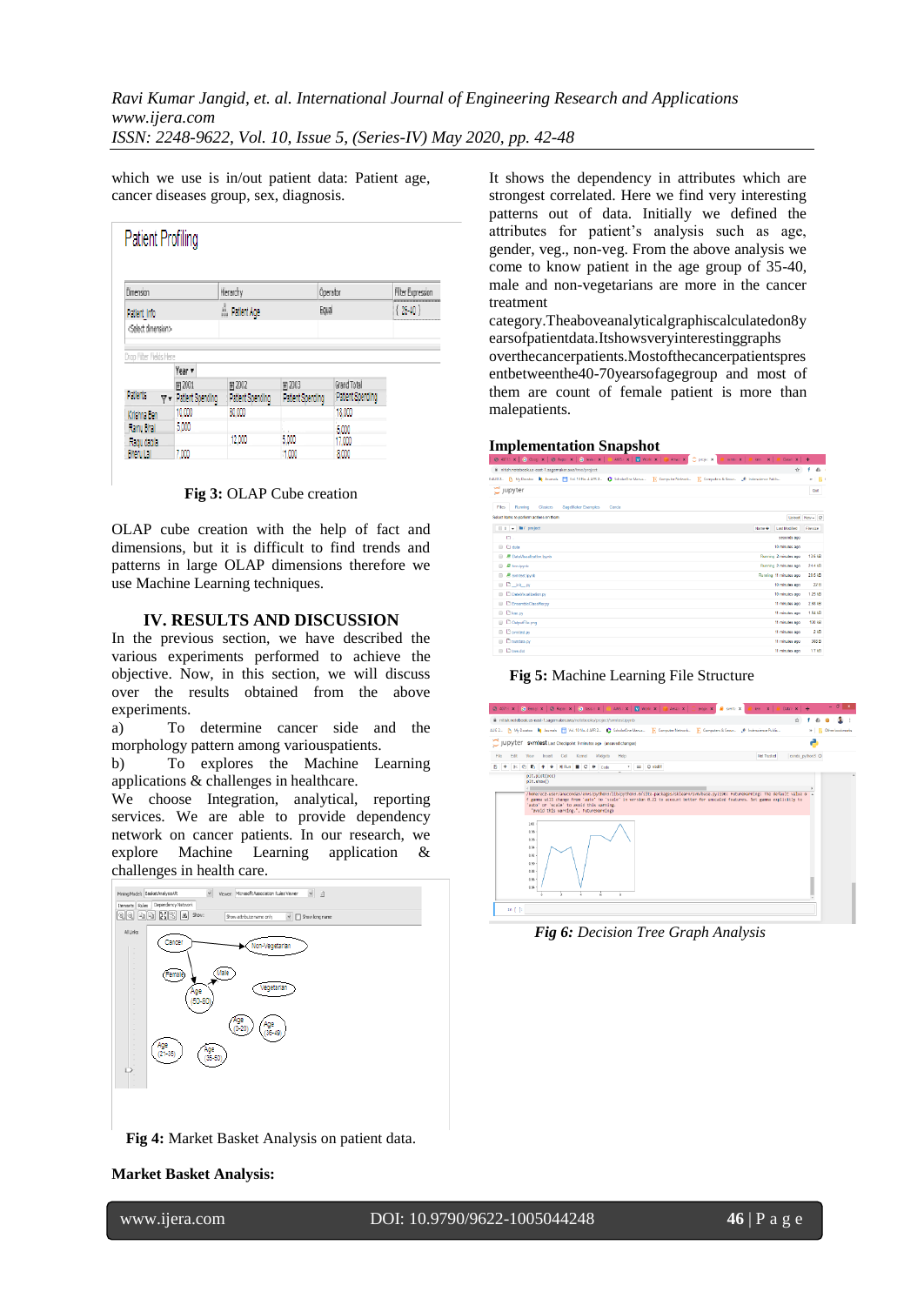*Ravi Kumar Jangid, et. al. International Journal of Engineering Research and Applications www.ijera.com*

*ISSN: 2248-9622, Vol. 10, Issue 5, (Series-IV) May 2020, pp. 42-48*



**Fig 7:** SVM Accuracy Analysis

# **V. CONCLUSION**

This research work provide association of OLAP and Machine Learning (OLAP Mining) for analysis. For future work, we have issues to address. First issue is to provide association of OLAP and predictiveanalyticsusingMachine Learningalgorithm.Secondistoprovideafacility fromwhichdoctor canquerytodatacubeonaspectsofbusinessprobl

emandtranslatethisproblemintoMDX(Multi dimension Expression) queriesautomatically.

# **REFERENCES**

- [1]. Shweta Kharya Discussed, "Using Machine Learning Techniques For Diagnosis And Prognosis Of Cancer Disease", International Journal Of Computer Science, Engineering And Information Technology (Ijcseit), 2(2), (2012)
- [2]. Patil, D.D., "Dynamic Machine Learning Approach ToWmrhm", 7th Ieee Conference On Industrial Electronics And Applications (Iciea), Singapore, 978, (2012)
- [3]. Carel, Rafael And Barak, Dotan, "Utilization Of Data-Mining Techniques For Evaluation Of Patterns Of Asthma Drugs Use By Ambulatory Patients In A Large Health Maintenance Organization", Seventh Ieee International Conference On Machine Learning Workshops, 2007. Icdm Workshops, Omaha, Ne, Usa, 169 – 174, (2007)
- [4]. Reyes,A.J.O.;Garcia,A.O.;Mue,Y.L. "System For Processing And Analysis Of Information Using Clustering Technique", Latin America Transactions, Ieee (RevistaIeee America Latina) 12( 2 ), 364 – 371, (2014).
- [5]. Goil, S. And Choudhary, A., "A Parallel Scalable Infrastructure ForOlap And

Machine Learning", International Symposium Proceedings On Database Engineering And Applications, Ideas '99, Montreal, Que, 178 – 186, (1999)

- [6]. Balasubramanian T. , "An Analysis On The Impact Of Fluoride In Human Health (Dental) Using Clustering Machine Learning Technique", Ieee International Conference On Pattern Recognition, Informatics And Medical Engineering (Prime)", Salem, Tamilnadu, 370 – 375, (2012)
- [7]. Ada AndRajneet Kaur, "A Study Of Detection Of Lung Cancer Using Machine Learning Classification Techniques", International Journal Of Advanced Research In Computer Science And Software Engineering, 3(3), (2013)
- [8]. AbdelghaniBellaachia, ErhanGuven, "Predicting Breast Cancer Survivability Using Machine Learning Techniques", Department Of Computer Science The George Washington University Washington Dc Available At Eguven@Gwu.Edu
- [9]. Kawsar Ahmed, Abdullah-Al-Emran, Tasnubajesmin, Roushney Fatima Mukti, Mdzamilurrahman, Farzana Ahmed, " Early Detection Of Lung Cancer Risk Using Machine Learning", Asian Pacific Journal Of Cancer Prevention, Vol.14, (2013)
- [10]. V.Krishnaiah, Dr.G.Narsimha, Dr.N.Subhash Chandra "Diagnosis Of Lung Cancer Prediction System Using Machine<br>Learning Classification Techniques", Learning Classification International Journal Of Computer Science And Information Technologies,Vol. 4 (1), 39 – 45 (2013)
- [11]. Ruben D. And Canlas Jr. "Machine Learning In Healthcare: Current Applications And Issues", (2009)
- [12]. Bellazzi, R. " Methods And Tools For Mining Multivariate Temporal Data In Clinical And Biomedical Applications" Ieee, 5629 – 5632, (2009)
- [13]. P.Santhi, V.Muralibhaskaran, "Performance Of Clustering Algorithms In Healthcare Database", International Journal For Advances In Computer Science, 2(1), (2010)
- [14]. Sung Ho Ha AndSeonghyeonjoo, "A Hybrid Machine Learning Method For The Medical Classification Of Chest Pain", World Academy Of Science, Engineering And Technology, 4, (2010)
- [15]. Hemalatha M. And Megala S., "Mining Techniques In Health Care: A Survey Of Immunization", Little Lion Scientific R&D,